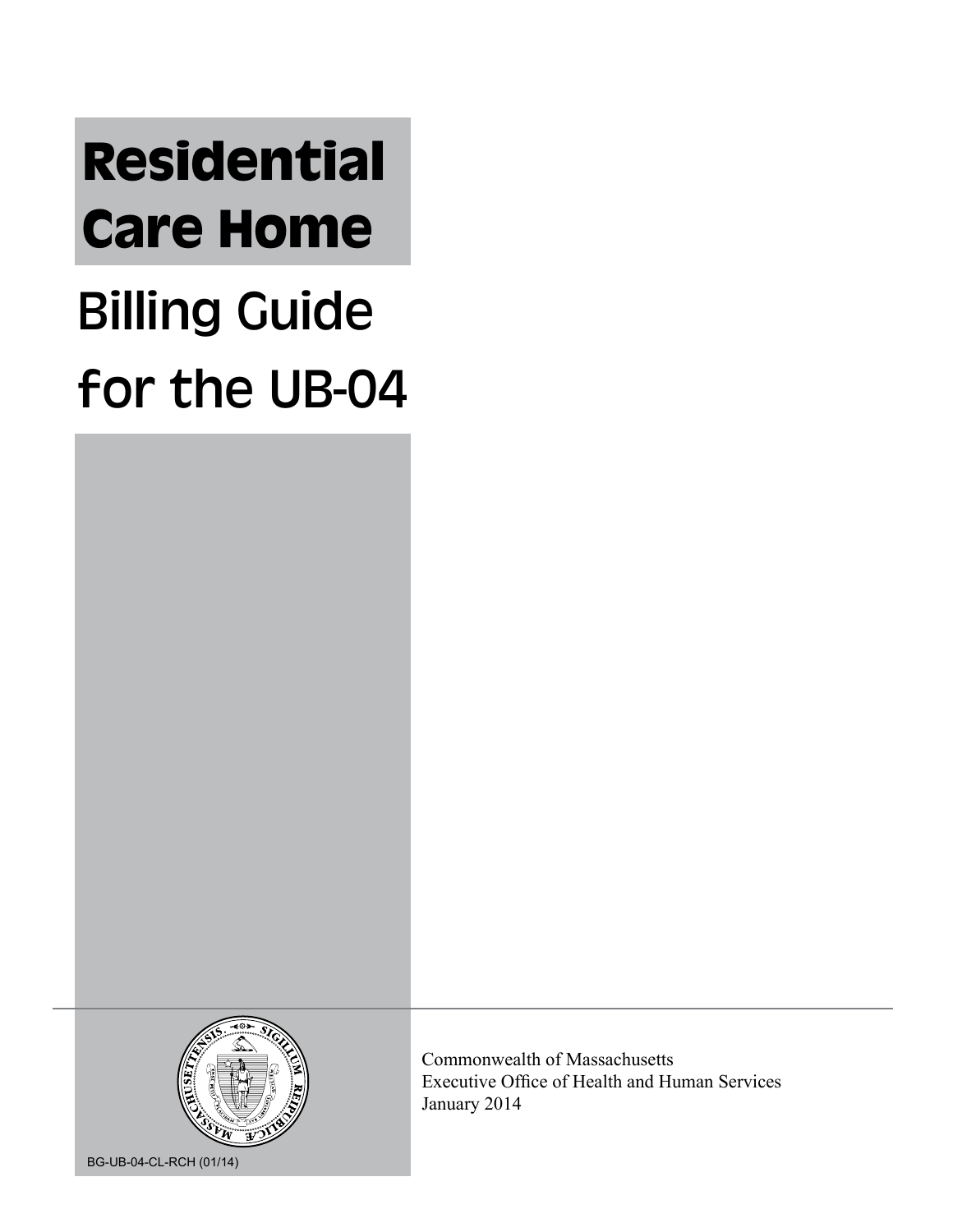# **Table of Contents**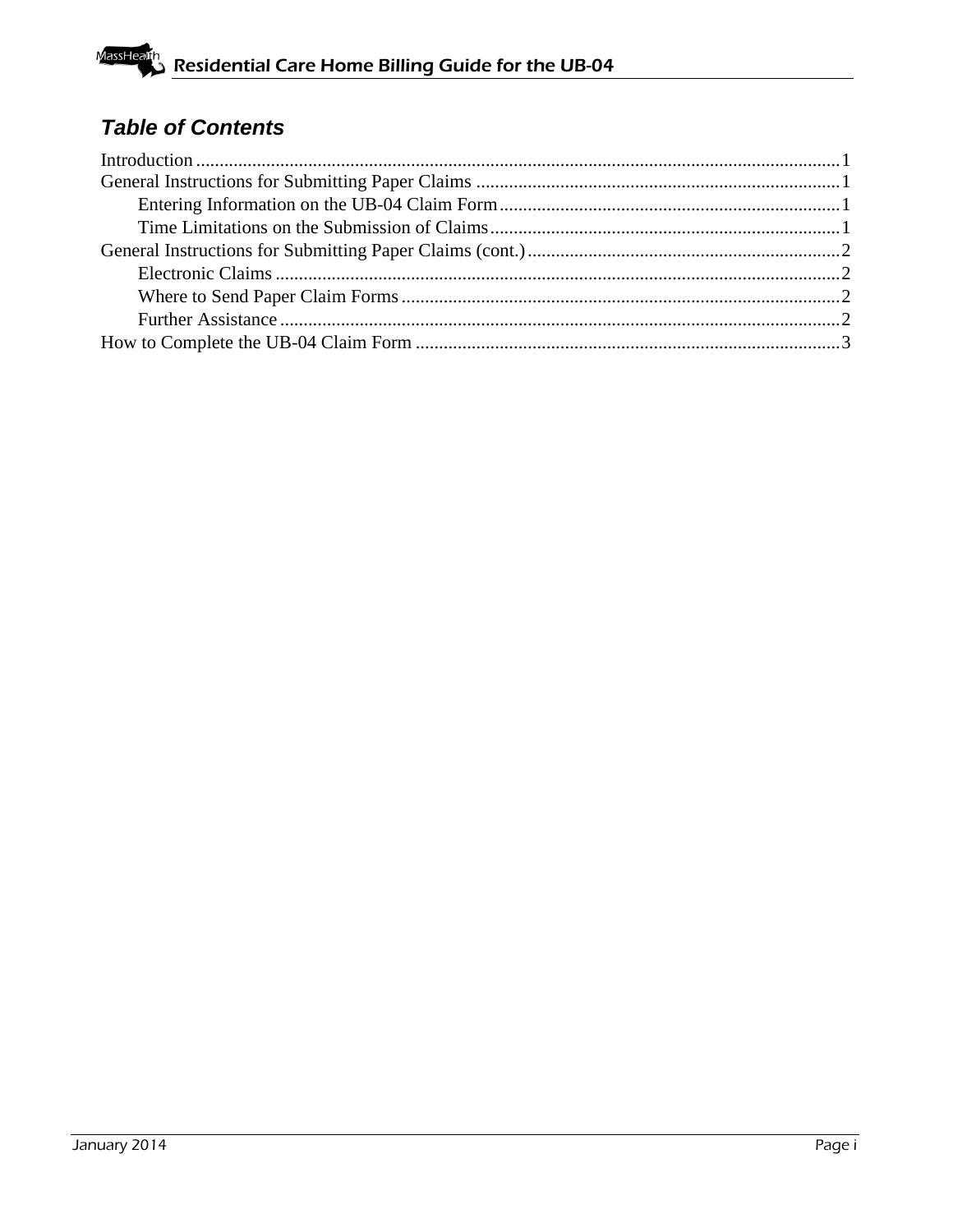### <span id="page-2-0"></span>*Introduction*

Residential care homes choosing to submit their claims on paper must use the UB-04 claim form to submit their claims. This document provides detailed instructions for completing the paper UB-04 claim form.

Residential care home services are not covered by MassHealth. However, the Commonwealth of Massachusetts uses the MassHealth claims payment system to process claims on behalf of the Department of Transitional Assistance (DTA) for payment of residential care home services provided to residents receiving DTA assistance. For administrative purposes, MassHealth issues a 10-character identification number/service location code that permits residential care homes to submit claims through the MassHealth claims payment system.

For information about submitting claims electronically, see the *837I Companion Guide for Residential Care Homes*.

For information about the resulting remittance advice, see the MassHealth Residential Care Home Guide to the Remittance Advice for Paper Claims and Equivalents at [www.mass.gov/masshealth.](http://www.mass.gov/masshealth) Go to MassHealth Regulations and Other Publications. Click on Provider Library and then on MassHealth Billing Guides for Paper Claim Submitters.

**Please Note:** Effective January 1, 2012, MassHealth adopted an all-electronic claims submission policy to achieve greater efficiency. All claims must be submitted electronically, unless the provider has received an approved electronic claim submission waiver. Ninety-day waiver requests and final deadline appeals may be submitted either electronically via the Provider Online Service Center (POSC) or on paper.

Please see [All Provider Bulletin 217,](http://www.mass.gov/eohhs/docs/masshealth/bull-2011/all-217.pdf) dated September 2011, and [All Provider Bulletin 223,](http://www.mass.gov/eohhs/docs/masshealth/bull-2012/all-223.pdf) dated February 2012, for more information about MassHealth's paper claims waiver policy. For information on how to submit 90-day waiver requests and final deadline appeals electronically, please also se[e All](http://www.mass.gov/eohhs/docs/masshealth/bull-2011/all-220.pdf)  [Provider Bulletin 220](http://www.mass.gov/eohhs/docs/masshealth/bull-2011/all-220.pdf) and [All Provider Bulletin 221,](http://www.mass.gov/eohhs/docs/masshealth/bull-2011/all-221.pdf) both dated December 2011, an[d All Provider](http://www.mass.gov/eohhs/docs/masshealth/bull-2012/all-226.pdf)  [Bulletin 226,](http://www.mass.gov/eohhs/docs/masshealth/bull-2012/all-226.pdf) dated June 2012.

## <span id="page-2-1"></span>*General Instructions for Submitting Paper Claims*

#### <span id="page-2-2"></span>**Entering Information on the UB-04 Claim Form**

- Complete a separate claim form for each resident receiving DTA assistance.
- Type or print all applicable information (as stated in the instructions) on the claim form, using black ink only. Be sure all entries are complete, accurate, and legible.
- For each claim line, enter all required information as applicable, repeating if necessary. Do not use ditto marks or words such as "same as above."
- When a required entry is a date, enter the date in MMDDYY or MMDDYYYY format.

#### <span id="page-2-3"></span>**Time Limitations on the Submission of Claims**

Claims must be received within 90 days from the through date entered in Field 6 (Statement Covers Period) of the UB-04 claim form.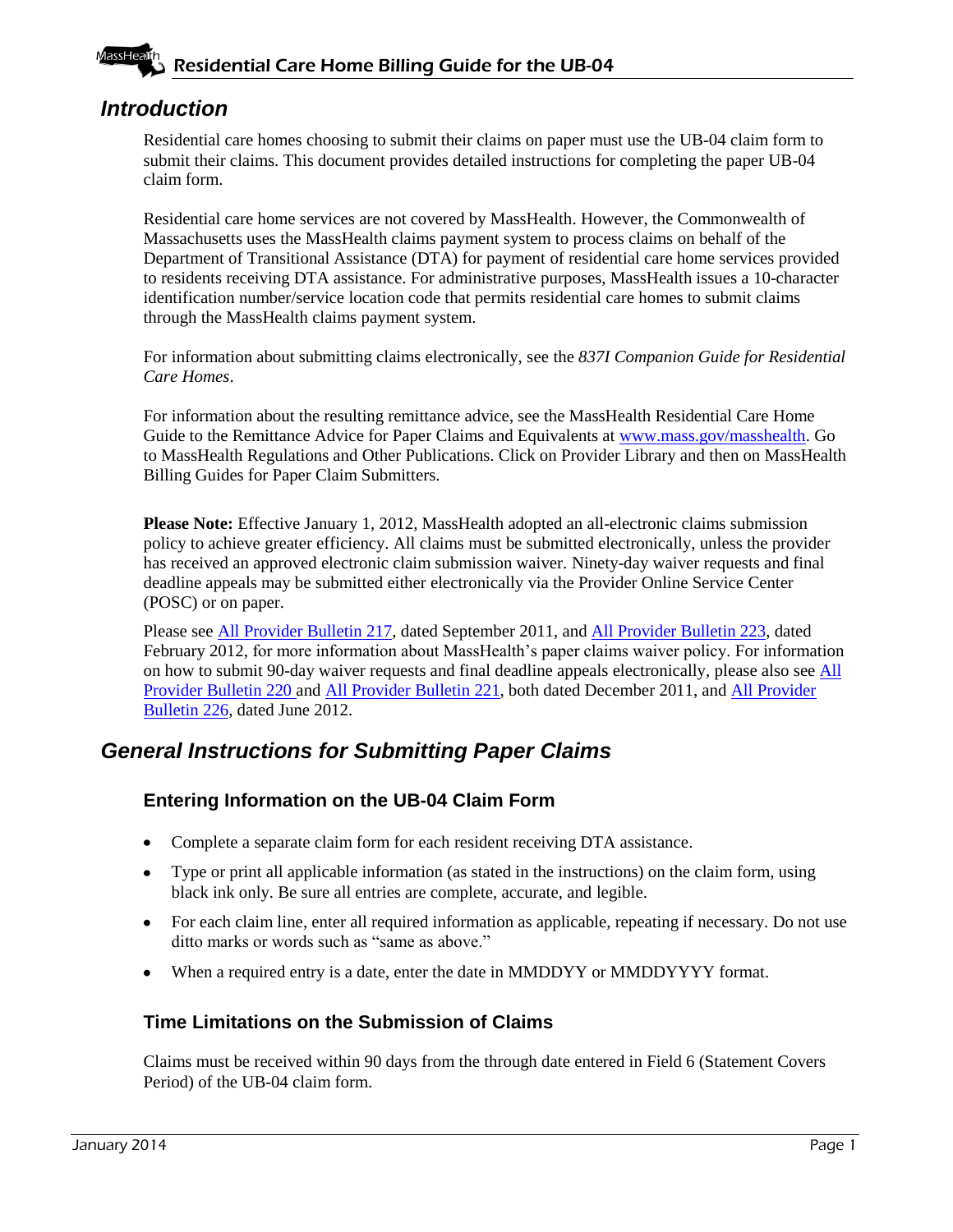## <span id="page-3-0"></span>*General Instructions for Submitting Paper Claims (cont.)*

#### <span id="page-3-1"></span>**Electronic Claims**

To submit electronic claims, refer to the 837I Companion Guide for Residential Care Homes or contact the Electronic Data Interchange (EDI) Department at 1-800-841-2900, Option 1, Option 8, then Option 3.

**Please Note:** When submitting electronic files to MassHealth, be sure to review this UB-04 billing guide, the 837I Companion Guide, and our Billing Tips flyers to determine the appropriate requirements for submitting electronic files to MassHealth. These documents can be found on the MassHealth web site at [www.mass.gov/masshealth.](http://www.mass.gov/masshealth)

#### <span id="page-3-2"></span>**Where to Send Paper Claim Forms**

Paper claims should be submitted to the following address.

MassHealth Attn: Original Paper Claim Submissions P.O. Box 9152 Canton, MA 02021

Keep a copy of the submitted claim for your records. Please note that MassHealth does not accept mail with postage due.

#### <span id="page-3-3"></span>**Further Assistance**

If, after reviewing the following field-by-field instructions, you need additional assistance to complete the UB-04 claim form, please contact MassHealth Customer Service at 1-800-841-2900.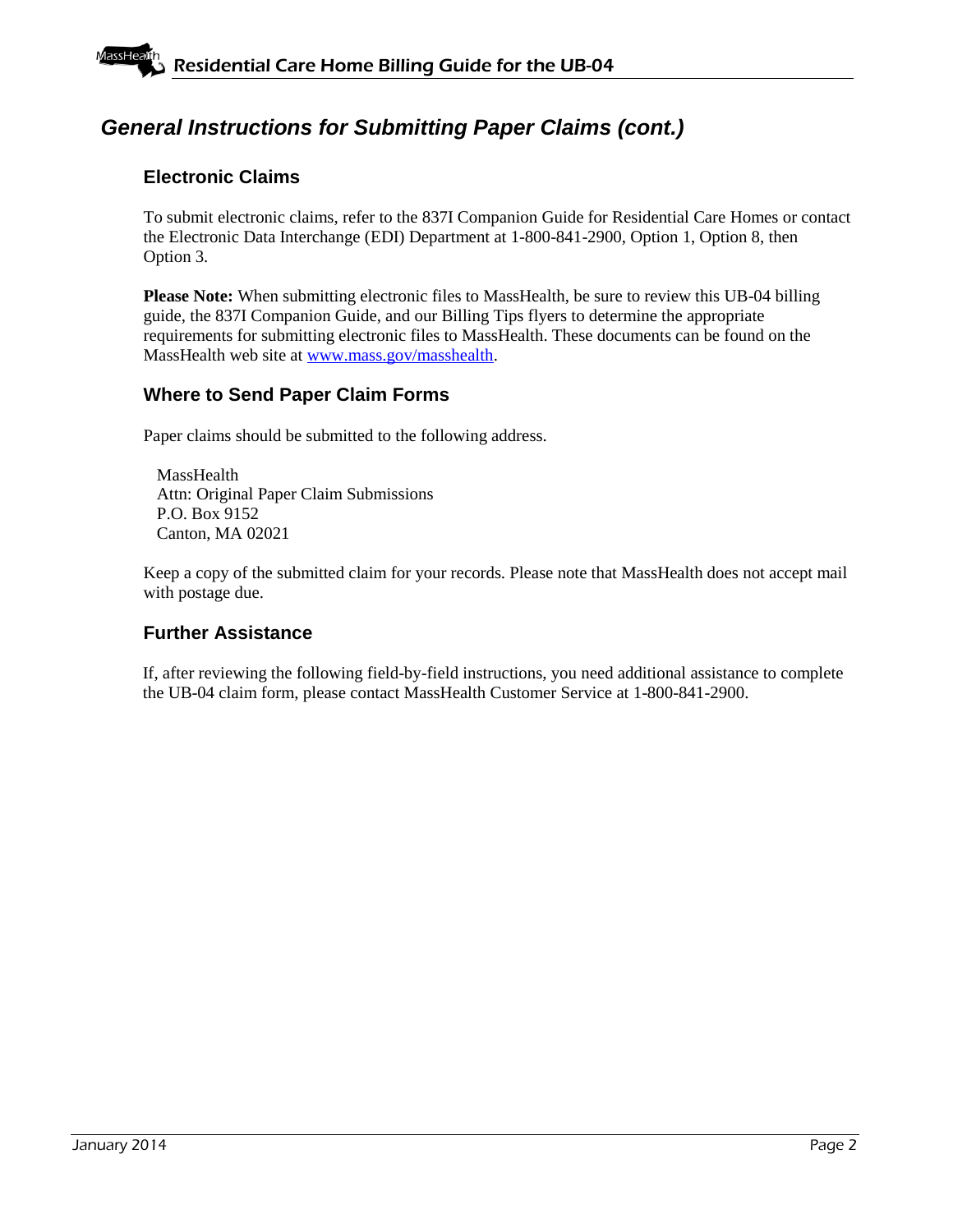### <span id="page-4-0"></span>*How to Complete the UB-04 Claim Form*

A sample of the front of the UB-04 claim form is shown below. A sample of the back of the form is on the next page. Following this sample are instructions for completing each field on the UB-04 claim form. Refer to the National Uniform Claim Committee (NUBC) instruction manual available at [www.nubc.org.](http://www.nubc.org/)

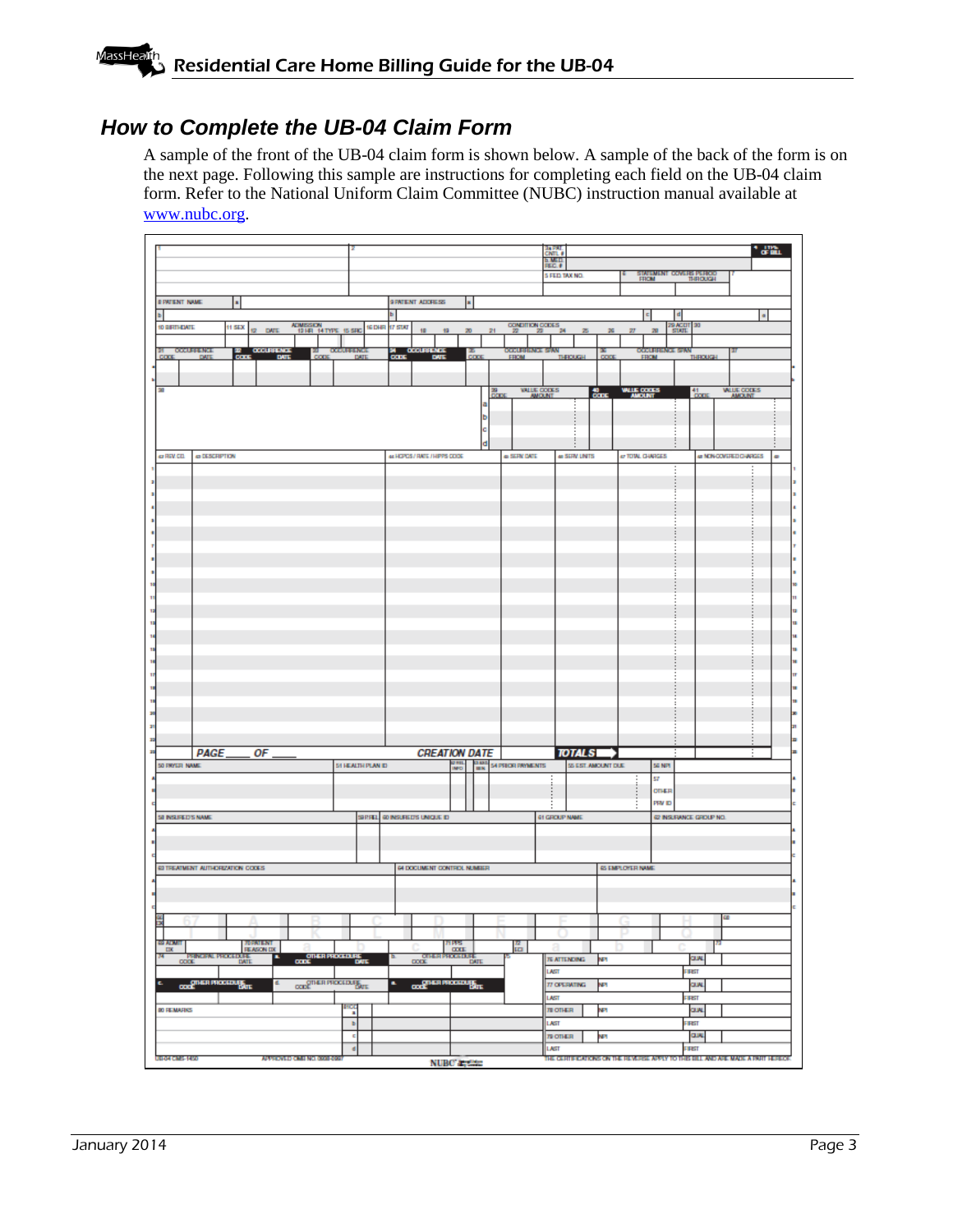**UR-M NOTICE:** THE SUBMITTER OF THIS FORM UNDERSTANDS THAT MISREPRESENTATION OR FALSIFICATION OF ESSENTIAL INFORMATION AS REQUESTED BY THIS FORM, MAY SERVE AS THE BASIS FOR FINES AND/OR IMPRISONMENT UNDER FEDERAL AND/OR STATE LAW(S) Submission of this claim constitutes certification that the billing (b) The patient has represented that by a reported residential address information as shown on the face hereof is true, accurate and complete.<br>That the submitter did not knowingly or recklessly disregard or misrepresent or conceal material facts. The following certifications or outside a military medical treatment facility catchment area he or<br>she does not live within the catchment area of a U.S. military medical treatment facility, or if the patient resides within a catchment area of such a facility, a copy of Non-Availability verifications apply where pertinent to this Bill: Statement (DD Form 1251) is on file, or the physician has certified 1. If third party benefits are indicated, the appropriate assignments by to a medical emergency in any instance where a copy of a Nonthe insured /beneficiary and signature of the patient or parent or a<br>legal guardian covering authorization to release information are on file. Availability Statement is not on file; (c) The patient or the patient's parent or guardian has responded directly to the provider's request to identify all health insurance coverage, and that all such ocverage is identified on the face of the claim except that Determinations as to the release of medical and financial information<br>should be guided by the patient or the patient's legal representative. 2. If patient occupied a private room or required private nursing for dical necessity, any required certifications are on file payments to TRICARE-determined benefits; 3. Physician's certifications and re-certifications, if required by contract (d) The amount billed to TRICARE has been billed after all such or Federal regulations, are on file. coverage have been billed and paid excluding Medicaid, and the amount billed to TRICARE is that remaining claimed against 4. For Religious Non-Medical facilities, verifications and if necessary recertifications of the patient's need for services are on file **TRICARE benefits:** (e) The beneficiary's cost share has not been waived by consent or failure to exercise generally accepted billing and collection efforts; 5. Signature of patient or his representative on certifications, authorization to release information, and payment request, as<br>required by Federal Law and Regulations (42 USC 1935f, 42 CFR<br>424.36, 10 USC 1071 through 1086, 32 CFR 199) and any other and. (f) Any hospital-based physician under contract, the cost of whose applicable contract regulations, is on file. services are allocated in the charges included in this bill, is not an employee or member of the Uniformed Services. For purposes of 6. The provider of care submitter acknowledges that the bill is in this certification, an employee of the Uniformed Services is an employee, appointed in civil service (refer to 5 USC 2105), conformance with the Civil Rights Act of 1964 as amended. Records adequately describing services will be maintained and necessary including part-time or intermittent employees, but excluding information will be furnished to such governmental agencies as required by applicable law. contract surgeons or other personal service contracts. Similarly, member of the Uniformed Services does not apply to reserve 7. For Medicare Purposes: If the patient has indicated that other health members of the Uniformed Services not on active duty. insurance or a state medical assistance agency will pay part of<br>his/her medical expenses and he/she wants information about (g) Based on 42 United States Code 1395cc(a)(1)(j) all providers business on we consume the participate in TRICARE for<br>participating in Medicare must also participate in TRICARE for<br>inpatient hospitals services provided pursuant to admissions to<br>hospitals occurring on or after January 1 his/her claim released to them upon request, necessary authorization<br>is on file. The patient's signature on the provider's request to bill Medicare medical and non-medical information, including<br>employment status, and whether the person has employer group (h) If TRICARE benefits are to be paid in a participating status, the health insurance which is responsible to pay for the services for<br>which this Medicare claim is made. submitter of this claim agrees to submit this claim to the<br>appropriate TRICARE claims processor. The provider of care submitter also agrees to accept the TRICARE determined<br>reasonable charge as the total charge for the medical services or 8. For Medicaid purposes: The submitter understands that because payment and satisfaction of this claim will be from Federal and State funds, any false statements, documents, or concealment of a supplies listed on the claim form. The provider of care will accept<br>the TRICARE-determined reasonable charge even if it is less material fact are subject to prosecution under applicable Federal or than the billed amount, and also agrees to accept the amount State Laws paid by TRICARE combined with the cost-share amount and 9. For TRICARE Purposes: deductible amount, if any, paid by or on behalf of the patient as<br>full payment for the listed medical services or supplies. The (a) The information on the face of this claim is true, accurate and provider of care submitter will not attempt to collect from the patient (or his or her parent or guardian) amounts over the complete to the best of the submitter's knowledge and belief, and<br>services were medically necessary and appropriate for the health TRICARE determined reasonable charge. TRICARE will make<br>any benefits payable directly to the provider of care, if the of the patient; provider of care is a participating provider. SEE http://www.nubc.org/ FOR MORE INFORMATION ON UB-04 DATA ELEMENT AND PRINTING SPECIFICATIONS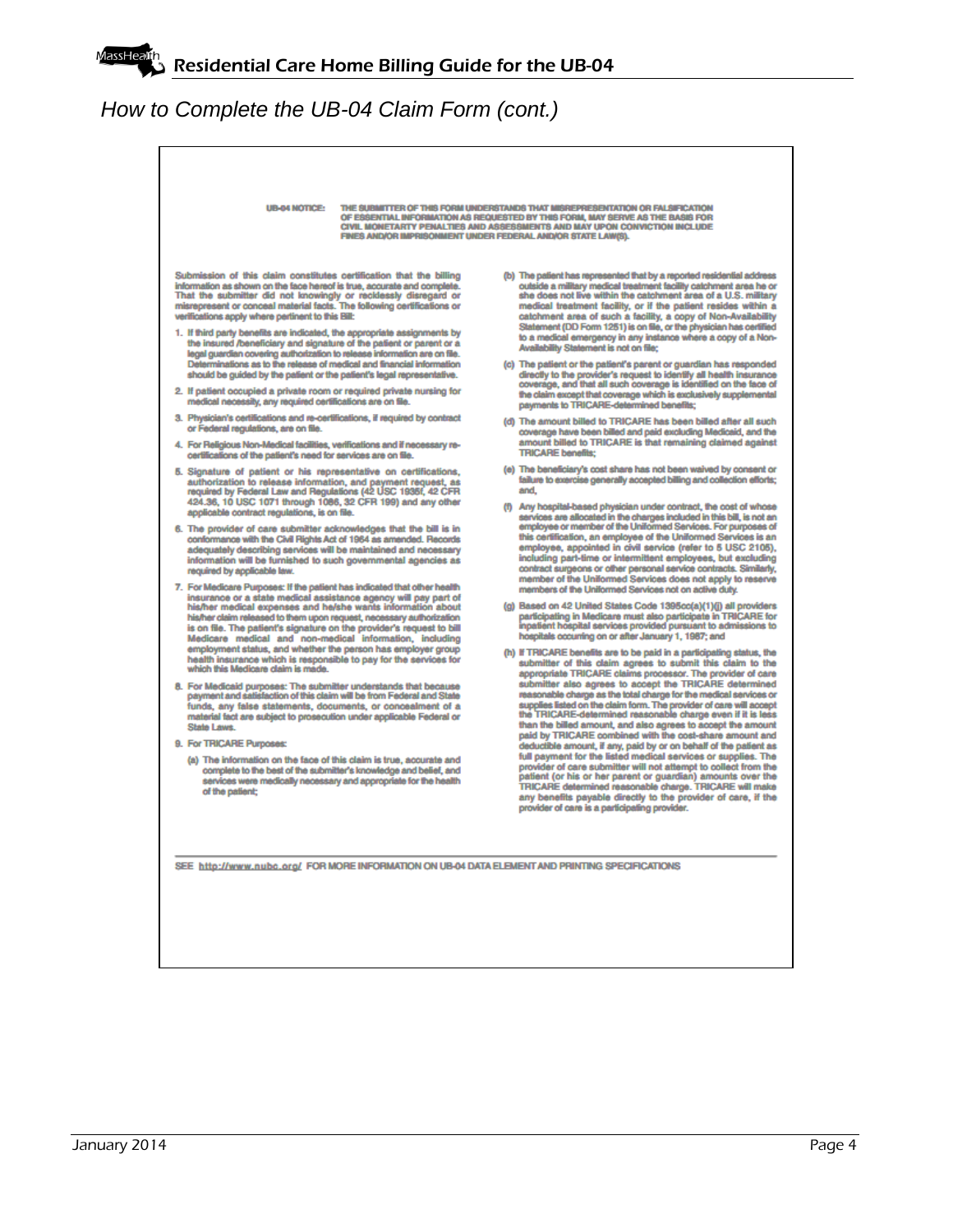| Field No.      | <b>Field Name</b>                                 | <b>Description</b>                                                                                                                                          |
|----------------|---------------------------------------------------|-------------------------------------------------------------------------------------------------------------------------------------------------------------|
| $\mathbf{1}$   | (Unnamed)                                         | Enter the residential care home's name, doing business as<br>(DBA) address, city, state, zip code, and telephone<br>number.                                 |
|                |                                                   | <b>Please Note:</b> The Billing Provider Address must be a street<br>address. <b>Do not use</b> P.O. boxes or lock boxes.                                   |
| 2              | (Unnamed)                                         | Not required                                                                                                                                                |
| 3a             | Pat Cntl #                                        | Enter the resident control number, if it is assigned by the<br>residential care home. If one is not assigned, enter the<br>resident's last name.            |
| 3 <sub>b</sub> | Med. Rec. #                                       | Not required                                                                                                                                                |
| 4              | Type of Bill                                      | Residential care homes should use type of bill (TOB) 021x.<br>Please refer to the list below.                                                               |
|                |                                                   | 0210 Nonpayment/Zero                                                                                                                                        |
|                |                                                   | 0211 Admit through Discharge Claim                                                                                                                          |
|                |                                                   | 0212 Interim-First Claim                                                                                                                                    |
|                |                                                   | 0213 Interim-Continuing Claim<br>0214 Interim-Last Claim                                                                                                    |
|                |                                                   | 0215 Late Charges Only                                                                                                                                      |
|                |                                                   | 0217 Replacement                                                                                                                                            |
|                |                                                   | 0218 Void                                                                                                                                                   |
| 5              | Fed. Tax No.                                      | Enter the residential care home's federal tax ID number.                                                                                                    |
| 6              | <b>Statement Covers</b><br>Period<br>From/Through | Enter the beginning and ending dates of the period<br>included on this bill in MMDDYYYY format. Do not bill<br>for more than one calendar month on a claim. |
| 7              | (Unnamed)                                         | Not used                                                                                                                                                    |
| 8a             | <b>Patient Name</b>                               | Not required                                                                                                                                                |
| 8b             | <b>Patient Name</b>                               | Enter the name of the resident in the following order: last<br>name, first name, middle initial.                                                            |
| 9a             | <b>Patient Address</b>                            | Enter the street address of the residential care home.                                                                                                      |
| 9b             | <b>Patient Address</b>                            | Enter the city of the residential care home.                                                                                                                |
| 9c             | <b>Patient Address</b>                            | Enter the state of the residential care home.                                                                                                               |
| 9d             | <b>Patient Address</b>                            | Enter the zip code of the residential care home.                                                                                                            |
| 9e             | <b>Patient Address</b>                            | Not required                                                                                                                                                |
| 10             | Birthdate                                         | Enter the resident's date of birth in MMDDYYYY format.                                                                                                      |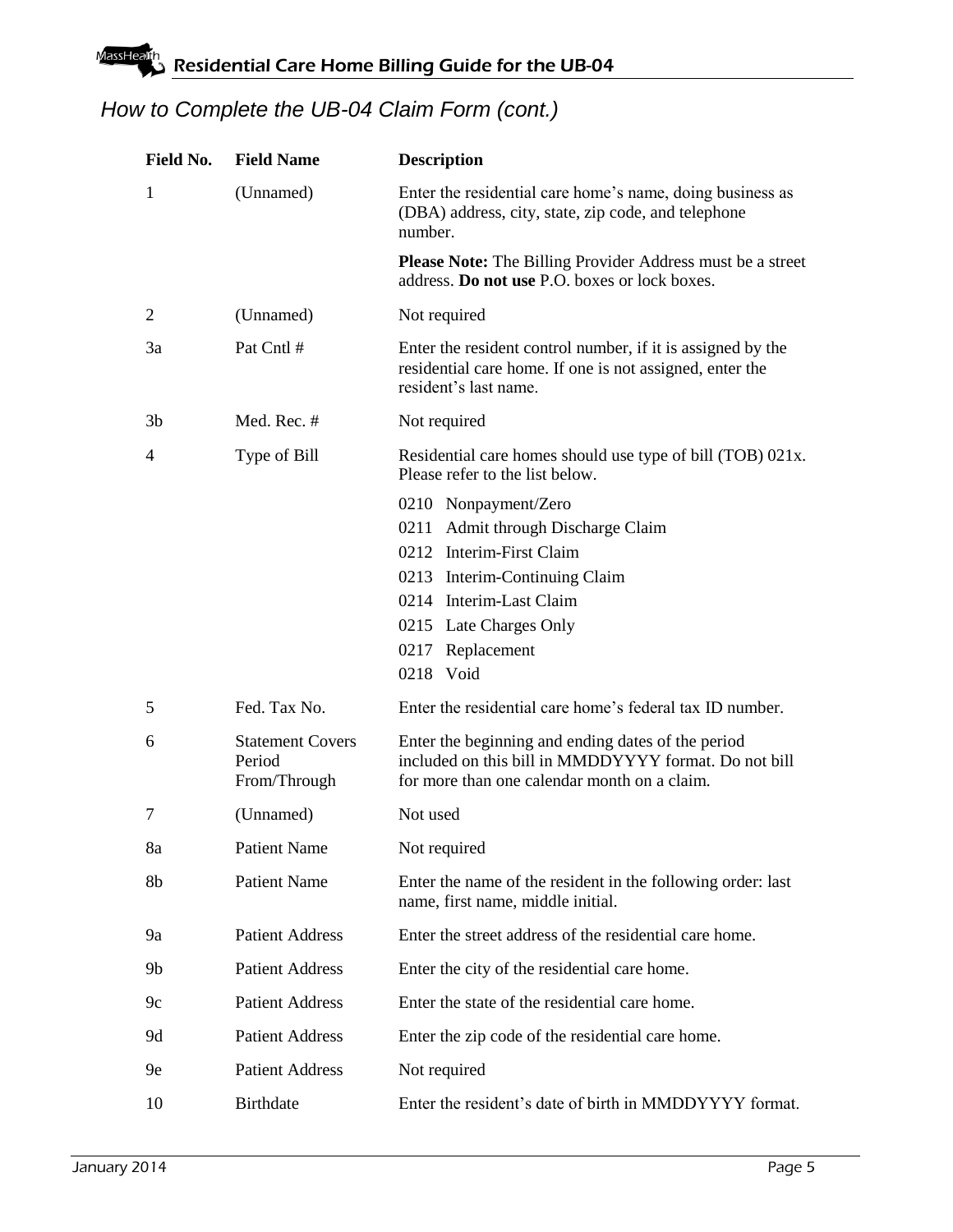| Field No. | <b>Field Name</b>                          | <b>Description</b>                                                                                                                                                                                                                         |
|-----------|--------------------------------------------|--------------------------------------------------------------------------------------------------------------------------------------------------------------------------------------------------------------------------------------------|
| 11        | <b>Sex</b>                                 | Enter an "M" or "F" to indicate the resident's gender.                                                                                                                                                                                     |
| 12        | <b>Admission Date</b>                      | Enter the date of the resident's initial admission to the<br>residential care home or the date of the most recent<br>readmission following a three-day hospital stay.                                                                      |
| 13        | <b>Admission Hr</b>                        | Not required                                                                                                                                                                                                                               |
| 14        | <b>Admission Type</b>                      | Not required                                                                                                                                                                                                                               |
| 15        | <b>Admission Src</b>                       | Enter a code indicating the point of origin (source) for this<br>admission or visit. Refer to the NUBC Instruction Manual<br>for code values.                                                                                              |
| 16        | <b>DHR</b>                                 | Not required                                                                                                                                                                                                                               |
| 17        | <b>Stat</b>                                | Enter the code indicating the disposition or discharge status<br>of the resident at the end of the period covered on this bill,<br>as reported in Field 6, Statement Covers Period.                                                        |
|           |                                            | Refer to the NUBC Instruction Manual for code values.                                                                                                                                                                                      |
| 18-28     | <b>Condition Codes</b>                     | Not required                                                                                                                                                                                                                               |
| 29        | <b>ACDT</b> State                          | Not required                                                                                                                                                                                                                               |
| 30        | (Unnamed)                                  | Not required                                                                                                                                                                                                                               |
| 31-34     | Occurrence<br>Code/Date                    | Not required                                                                                                                                                                                                                               |
| $35 - 36$ | Occurrence Span<br>Code<br>From<br>Through | If applicable, enter the occurrence span code from the list<br>below, for any medical leave of absence (MLOA) days or<br>nonmedical leave of absence (NMLOA) days along with<br>the associated dates of leave.                             |
|           |                                            | Prior stay dates - MLOA<br>71<br>First/last visit dates - NMLOA<br>74                                                                                                                                                                      |
| 37        | (Unnamed)                                  | Not used                                                                                                                                                                                                                                   |
| 38        | (Unnamed)                                  | Not required                                                                                                                                                                                                                               |
| 39-41     | <b>Value Codes</b><br>Code<br>Amount       | Enter value code 24 (Medicaid rate code) along with the<br>total charges amount of the claim. (Note: The actual payer<br>is DTA, but the Commonwealth uses the MassHealth<br>claims payment system to process claims on behalf of<br>DTA.) |
|           |                                            | Enter value code 80 for covered days and the number of<br>covered days.                                                                                                                                                                    |
|           |                                            | If a resident has a resident liability amount, on a separate<br>line, enter value code FC and the resident liability amount.                                                                                                               |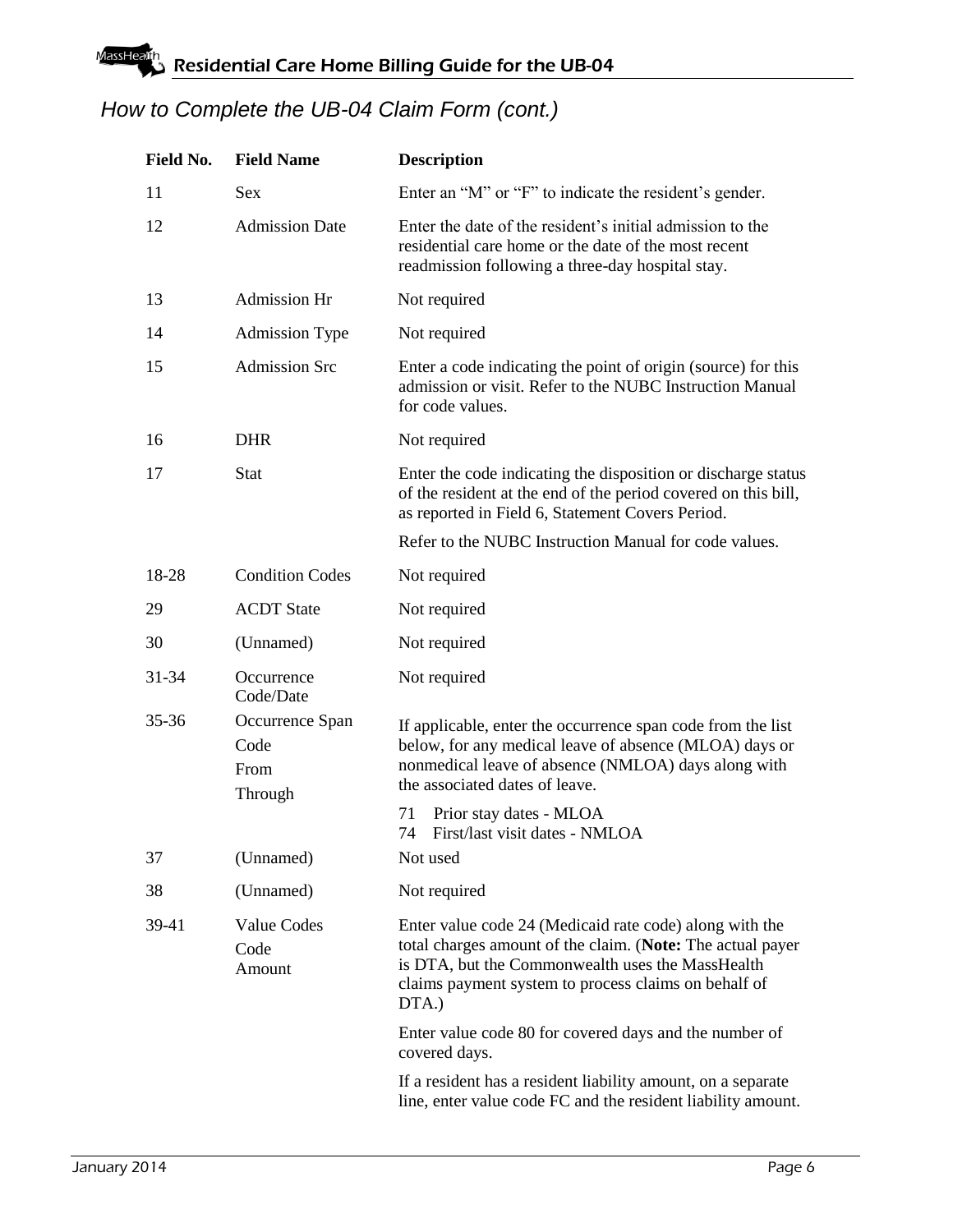| Field No.            | <b>Field Name</b>          | <b>Description</b>                                                                                                                                                                                                                                                                                                                                                                                                                                                                                                                                                                                                                         |
|----------------------|----------------------------|--------------------------------------------------------------------------------------------------------------------------------------------------------------------------------------------------------------------------------------------------------------------------------------------------------------------------------------------------------------------------------------------------------------------------------------------------------------------------------------------------------------------------------------------------------------------------------------------------------------------------------------------|
| 42 (Lines<br>$1-22)$ | Rev Cd                     | Enter the applicable revenue code(s) as described below.                                                                                                                                                                                                                                                                                                                                                                                                                                                                                                                                                                                   |
|                      |                            | Enter revenue code 100 for room and board days for<br>$\bullet$<br>residential care homes.                                                                                                                                                                                                                                                                                                                                                                                                                                                                                                                                                 |
|                      |                            | Enter revenue code 183 for nonmedical-leave-of-<br>٠<br>absence (NMLOA) days.                                                                                                                                                                                                                                                                                                                                                                                                                                                                                                                                                              |
|                      |                            | Enter revenue code 185 for medical-leave-of-absence<br>٠<br>(MLOA) days.                                                                                                                                                                                                                                                                                                                                                                                                                                                                                                                                                                   |
|                      |                            | If a resident has MLOA days or NMLOA days in the<br>statement billed period, bill the revenue code and the<br>number of room-and-board days (excluding MLOA and<br>NMLOA days) on the first line with the number of room<br>and board days in Field 46. Then, enter the revenue code<br>for the MLOA days or NMLOA days on a different line<br>with the appropriate revenue code and number of days in<br>Field 46. The total number of room-and-board days and<br>MLOA or NMLOA days should equal the number of<br>covered days. When billing only for leave-of-absence days,<br>do not include revenue code 100 for room-and-board days. |
| 42 (Line<br>23)      | Rev Cd                     | Enter revenue code 0001.                                                                                                                                                                                                                                                                                                                                                                                                                                                                                                                                                                                                                   |
| 43 (Lines<br>$1-22$  | Description                | Enter the appropriate description of the revenue code.                                                                                                                                                                                                                                                                                                                                                                                                                                                                                                                                                                                     |
| 43 (Line<br>23)      | Page_of $\_\_$             | Only single-page UB-04 claims are accepted. This should<br>always be Page 1 of 1.                                                                                                                                                                                                                                                                                                                                                                                                                                                                                                                                                          |
| 44 (Lines<br>$1-22$  | HCPCS/<br>Rates/HIPPS Code | Not required                                                                                                                                                                                                                                                                                                                                                                                                                                                                                                                                                                                                                               |
| 45 (Lines<br>$1-22)$ | Serv. Date                 | Not required                                                                                                                                                                                                                                                                                                                                                                                                                                                                                                                                                                                                                               |
| 45 (Line<br>23)      | <b>Creation Date</b>       | Enter the date the claim form was submitted for<br>reimbursement. This date cannot be earlier than the dates<br>listed in field 6 of the UB-04.                                                                                                                                                                                                                                                                                                                                                                                                                                                                                            |
|                      |                            | This is a required field.                                                                                                                                                                                                                                                                                                                                                                                                                                                                                                                                                                                                                  |
| 46 (Lines<br>$1-22)$ | Serv. Units                | For each claim line, enter the total number of covered<br>accommodation days defined by revenue code<br>requirements.                                                                                                                                                                                                                                                                                                                                                                                                                                                                                                                      |
| 47 (Lines<br>$1-22)$ | <b>Total Charges</b>       | For each claim line, enter the total charges that apply to the<br>revenue codes entered in lines 1-22 in field 42.                                                                                                                                                                                                                                                                                                                                                                                                                                                                                                                         |
|                      |                            | Do not deduct the resident's resident-liability amount from<br>the total charge of the claim.                                                                                                                                                                                                                                                                                                                                                                                                                                                                                                                                              |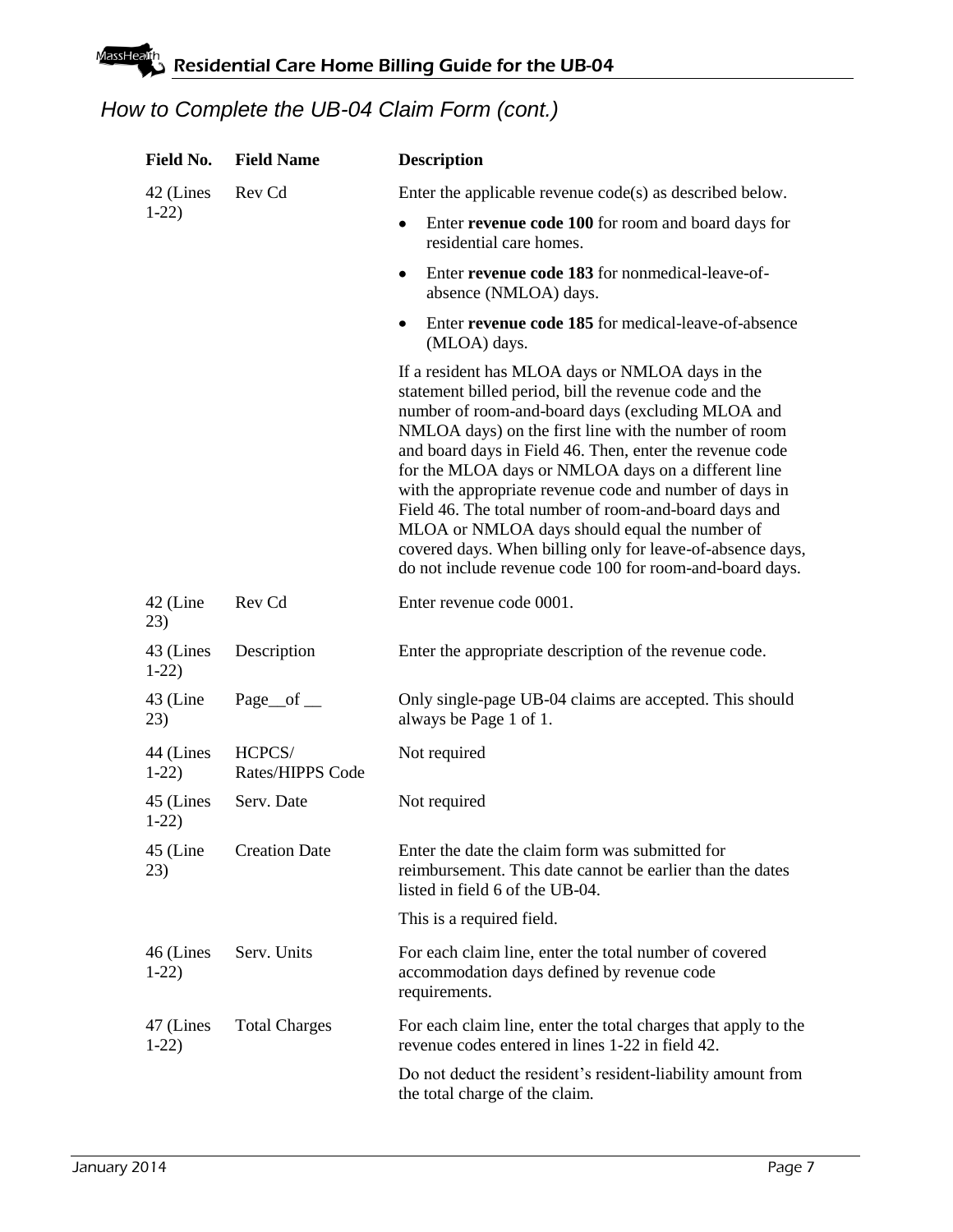| Field No.            | <b>Field Name</b>                | <b>Description</b>                                                                                                                                                                                                                                                    |
|----------------------|----------------------------------|-----------------------------------------------------------------------------------------------------------------------------------------------------------------------------------------------------------------------------------------------------------------------|
| 47 (Line<br>23)      | <b>Total Charges</b><br>(Totals) | Enter the total of all entries in this column on the bottom<br>line.                                                                                                                                                                                                  |
|                      |                                  | This is a required field.                                                                                                                                                                                                                                             |
| 48 (Lines<br>$1-22)$ | Non-Covered<br>Charges           | Not required                                                                                                                                                                                                                                                          |
| 48 (Line<br>23)      | Non-Covered<br>Charges (Totals)  | Not required                                                                                                                                                                                                                                                          |
| 49 (Lines<br>$1-23)$ | (Unnamed)                        | Not used                                                                                                                                                                                                                                                              |
| $50A-C$              | Payer Name                       | Enter "MassHealth." (Note: The actual payer is DTA, but<br>the Commonwealth uses the MassHealth claims payment<br>system to process claims on behalf of DTA.)                                                                                                         |
| $51A-C$              | Health Plan ID                   | Not required                                                                                                                                                                                                                                                          |
| $52A-C$              | Rel Info                         | If applicable, enter the appropriate code for release of<br>information. Refer to the NUBC Instruction Manual for<br>code values.                                                                                                                                     |
| $53A-C$              | Asg. Ben.                        | Not required                                                                                                                                                                                                                                                          |
| 54A-C                | <b>Prior Payments</b>            | Not required                                                                                                                                                                                                                                                          |
| 55A-C                | Est. Amount Due                  | Enter the amount estimated by the residential care home to<br>be due from the indicated payer (estimated responsibility<br>minus prior payments).                                                                                                                     |
| 56                   | <b>NPI</b>                       | Enter the residential care home's 10-digit national provider<br>identifier (NPI) if applicable. Residential care homes<br>should enter the NPI only if they have an NPI on file with<br>the MassHealth claims payment system. Otherwise, they<br>must leave it blank. |
| 57A-C                | Other<br>Prv ID                  | If you do not have an NPI, enter your 10-character<br>MassHealth provider ID and service location.                                                                                                                                                                    |
| 58A-C                | Insured's Name                   | Enter the name of the resident.                                                                                                                                                                                                                                       |
| 59A-C                | P. Rel                           | Enter "self."                                                                                                                                                                                                                                                         |
| $60A-C$              | Insured's Unique ID              | Enter the resident's 12-character MassHealth ID. (Note:<br>The actual payer is DTA, but the Commonwealth uses the<br>MassHealth claims payment system to process claims on<br>behalf of DTA.)                                                                         |
| $61A-C$              | Group Name                       | Not required                                                                                                                                                                                                                                                          |
| $62A-C$              | Insurance Group No.              | Not required                                                                                                                                                                                                                                                          |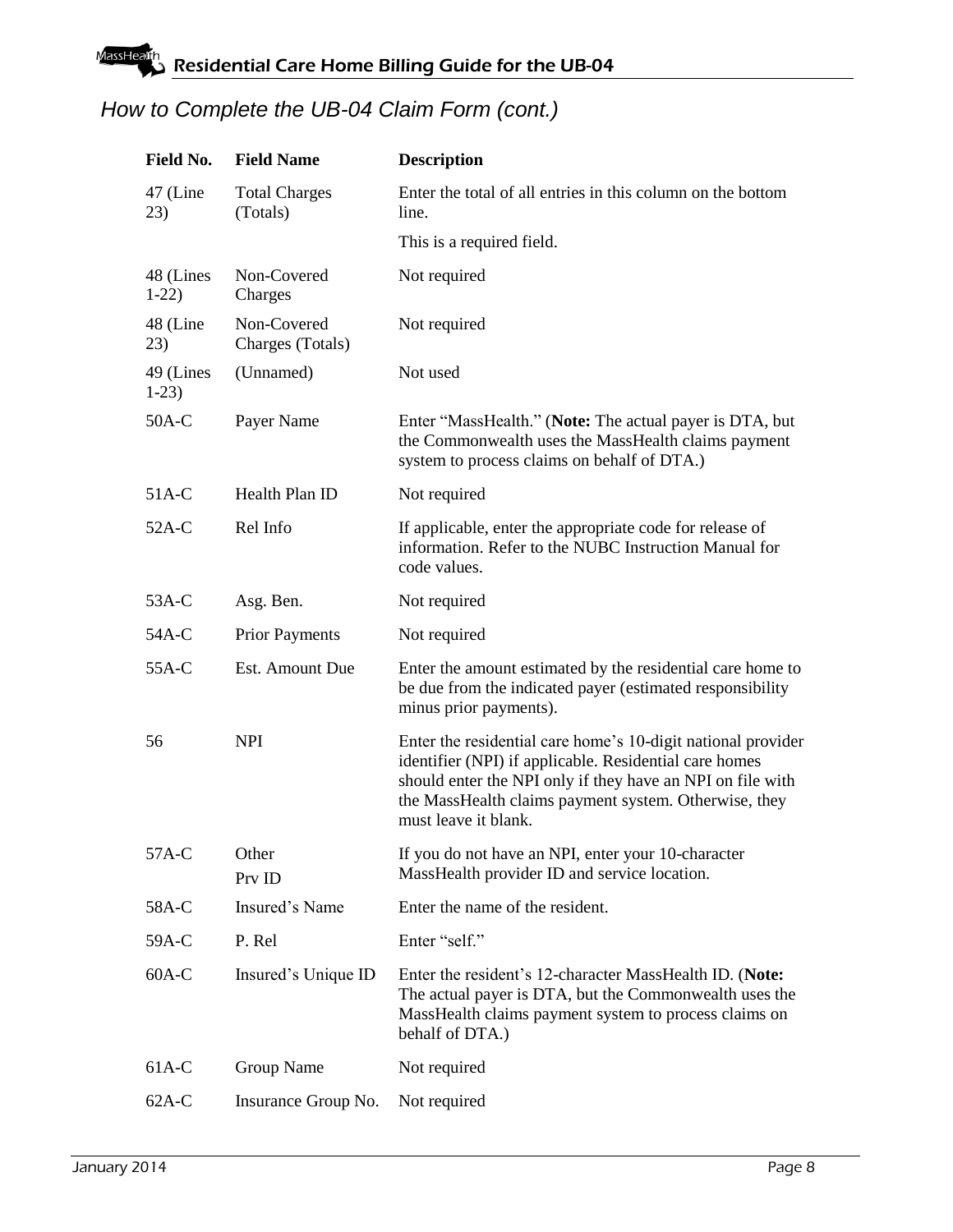| Field No.    | <b>Field Name</b>                       | <b>Description</b>                                                                                                                                                                                                                                                                                                                                                                                                                                                  |
|--------------|-----------------------------------------|---------------------------------------------------------------------------------------------------------------------------------------------------------------------------------------------------------------------------------------------------------------------------------------------------------------------------------------------------------------------------------------------------------------------------------------------------------------------|
| $63A-C$      | Treatment<br><b>Authorization Codes</b> | Not required                                                                                                                                                                                                                                                                                                                                                                                                                                                        |
| 64A<br>only) | <b>Document Control</b>                 | For Adjustments:                                                                                                                                                                                                                                                                                                                                                                                                                                                    |
|              | Number (Line A                          | When requesting an adjustment to paid claims, and the<br>frequency code on the Type of Bill is "7" (Replacement of<br>Prior Claim), enter an "A" followed by the 13-character<br>internal control number (ICN) assigned to the paid claim.<br>The ICN appears on the remittance advice on which the<br>original claim was paid. When submitting an adjustment,<br>include all lines that were on the original claim. Correct the<br>line that needs to be adjusted. |
|              |                                         | For Resubmittals:                                                                                                                                                                                                                                                                                                                                                                                                                                                   |
|              |                                         | When resubmitting a denied claim, enter an "R" followed<br>by the 13-character ICN assigned to the denied claim. The<br>ICN appears on the remittance advice on which the<br>original claim was denied.                                                                                                                                                                                                                                                             |
| $64B-C$      | Document Control<br>Number              | Not required                                                                                                                                                                                                                                                                                                                                                                                                                                                        |
| 65           | <b>Employer Name</b>                    | Not required                                                                                                                                                                                                                                                                                                                                                                                                                                                        |
| 66           | DX                                      | Enter the qualifier that denotes the version of International<br>Classification of Diseases (ICD) reported.                                                                                                                                                                                                                                                                                                                                                         |
| 67           | (Unnamed)                               | Enter the ICD-CM diagnosis codes describing the<br>principal diagnosis. Refer to the NUBC Instruction Manual<br>for code values.                                                                                                                                                                                                                                                                                                                                    |
| $67(A-Q)$    | (Unnamed)                               | Enter the ICD-CM diagnosis codes corresponding to all<br>conditions that coexist at the time of admission, that<br>develop subsequently, or that affect the treatment received<br>or the length of stay. Refer to the NUBC Instruction<br>Manual for code values.                                                                                                                                                                                                   |
| 68           | (Unnamed)                               | Not used                                                                                                                                                                                                                                                                                                                                                                                                                                                            |
| 69           | Admit DX                                | Not required                                                                                                                                                                                                                                                                                                                                                                                                                                                        |
| $70(a-c)$    | <b>Patient Reason DX</b>                | Not required                                                                                                                                                                                                                                                                                                                                                                                                                                                        |
| 71           | PPS Code                                | Not required                                                                                                                                                                                                                                                                                                                                                                                                                                                        |
| $72(a-c)$    | ECI                                     | Not required                                                                                                                                                                                                                                                                                                                                                                                                                                                        |
| 73           | (Unnamed)                               | Not used                                                                                                                                                                                                                                                                                                                                                                                                                                                            |